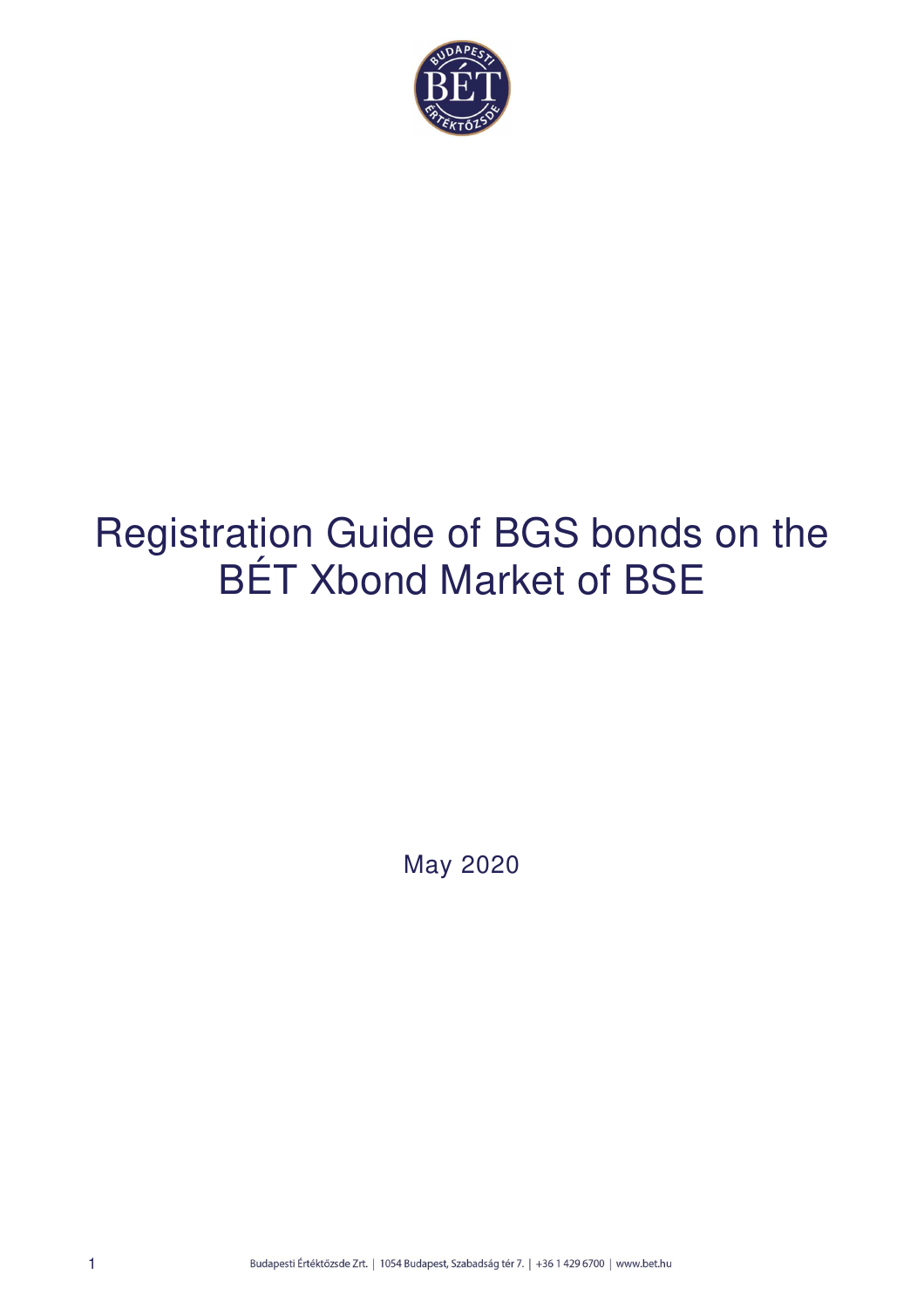

# **Table of Contents**

| 1. |  |  |  |  |
|----|--|--|--|--|
| 2. |  |  |  |  |
| 3. |  |  |  |  |
| 4. |  |  |  |  |
|    |  |  |  |  |
|    |  |  |  |  |
| 5. |  |  |  |  |
|    |  |  |  |  |
|    |  |  |  |  |
| 6. |  |  |  |  |
|    |  |  |  |  |
| 7. |  |  |  |  |
|    |  |  |  |  |
|    |  |  |  |  |
|    |  |  |  |  |
|    |  |  |  |  |
|    |  |  |  |  |
| 8. |  |  |  |  |
|    |  |  |  |  |
|    |  |  |  |  |
| 9. |  |  |  |  |
|    |  |  |  |  |
|    |  |  |  |  |
|    |  |  |  |  |
|    |  |  |  |  |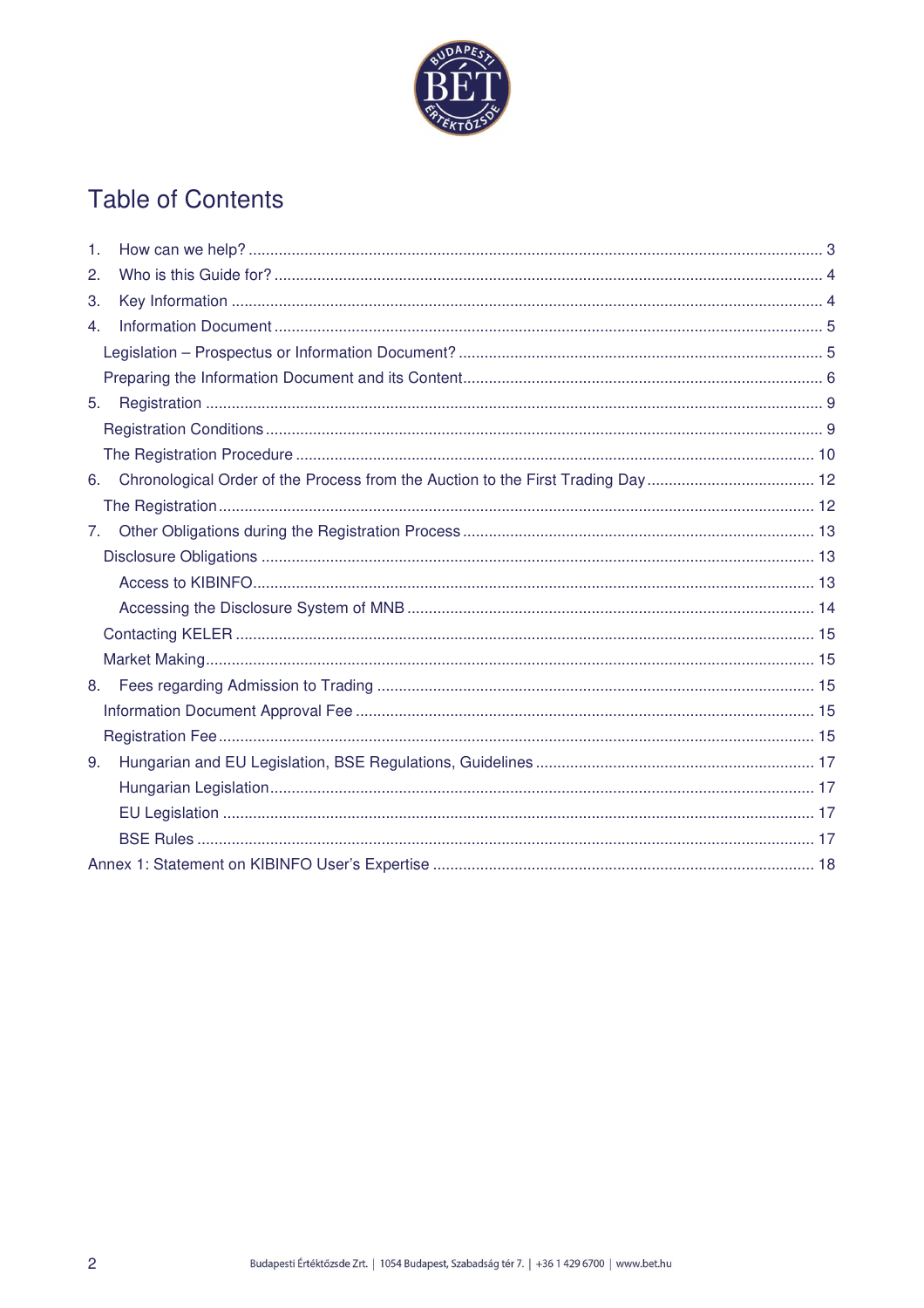

# 1. How can we help?

The BSE Listing Division gladly assists you in issues and questions regarding the listing and registration of bonds issued within the framework of the Bond Funding for Growth Scheme (BGS), as well as in matters related to the BÉT Xbond market, at the following contacts:

**Central e-mail:** Central e-mail:

**Head of Listing Division: Head of Listing Division: dr. László Dobrocsi** 

Deputy Director Email: dobrocsil@bse.hu Phone: (+36 1) 429 6798 Mobile: (+36) 70 372 6898

**If you have any questions regarding the BÉT Xbond, please contact the following colleagues of the Listing Division:** 

> Eszter Palcsó Junior Analyst Email: palcsoe@bse.hu Phone: (+36 1) 429 6852 Mobile: (+36) 20 254 6187

> Csilla Balló Issuer Relations Officer Email: ballocs@bse.hu Phone: (+36 1)429 6733 Mobile: (+36) 20 619 0582

Zsolt Bagdány Issuer Relations Officer Email: bagdanyzs@bse.hu Phone: (+36 1)429 6717 Mobile: (+36) 20 254 6187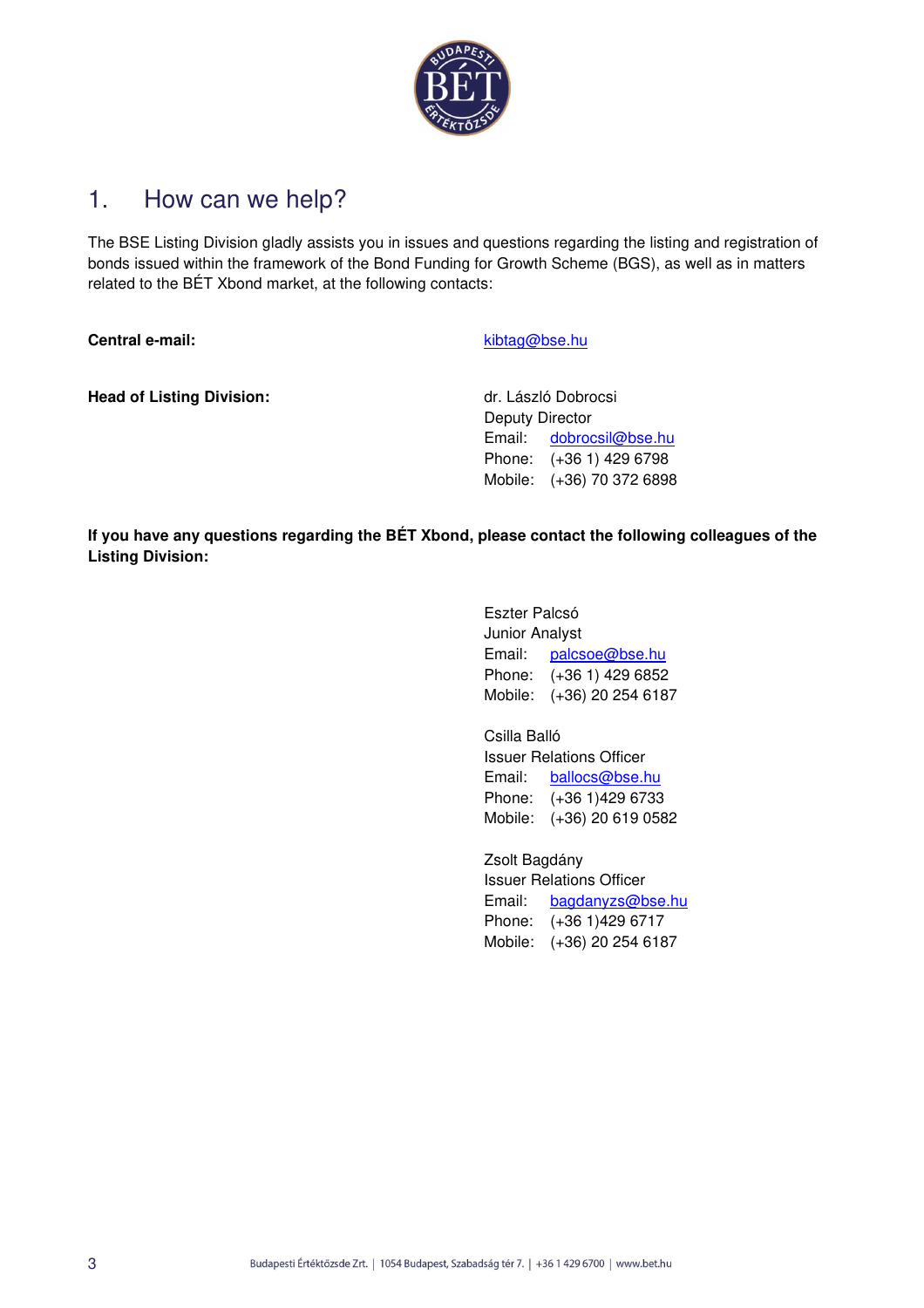

# 2. Who is this Guide for?

**This guide is primarily intended for bond issuers participating in the Bond Funding for Growth Scheme (BGS) and for the investment service providers, advisors, and law firms involved in the issuance and placement of bonds. It also provides useful assistance to any bond issuer preparing for the BÉT Xbond Market.** 

The following guide will inform you about what happens after a successful bond auction: what are the steps of the process the issuer goes through until the first appearance on the BÉT Xbond on the first trading day; what specific tasks the issuer and its facilitators have; and who they need to work with during such process.

General information and information on the obligations related to the continuous trading are detailed in the "BSE Bond Issuers' Guide to Continuous Trading Obligations on the BÉT Xbond Market" information material.

# 3. Key Information

The Hungarian Central Bank (Magyar Nemzeti Bank or MNB) launched the Bond Funding for Growth Scheme (BGS) on 1 July 2019 to increase the liquidity of the corporate bond market. A condition of the program requires the participants of the BGS to **list the issued bonds on a trading venue of the BSE within 180 days after the closing of the public offering, i.e. the auction, and the securities shall be continuously traded on the BSE market until their maturity.**

**BGS bonds** may be admitted to trading on two of the following markets of the BSE:

- the Debt Securities Market of the regulated market of BSE
- the MTF market, BÉT Xbond

The following schematic diagram summarizes the major steps of the listing or registration process on the markets and the most important decision points: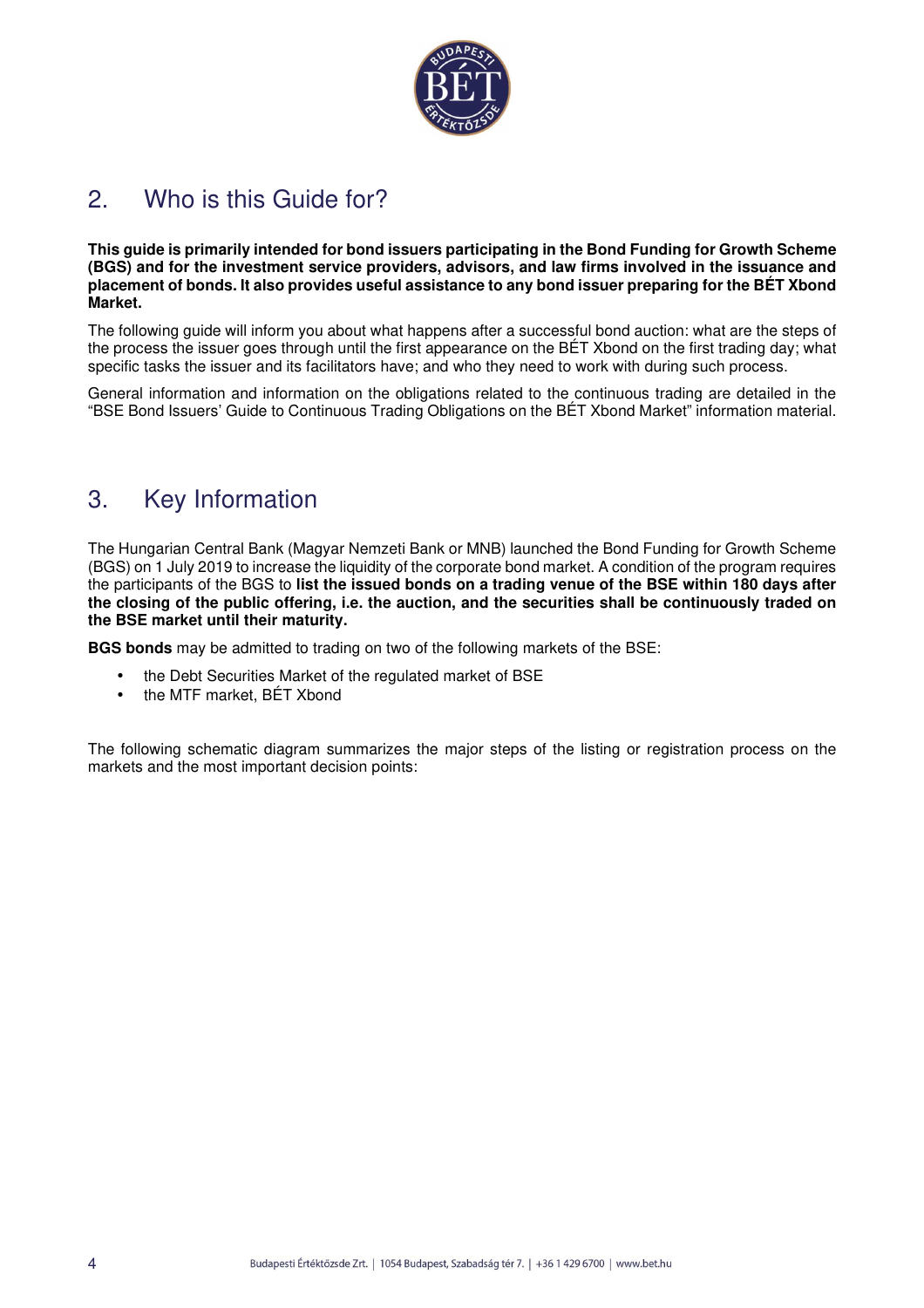

### **Registration/listing process**



**This guide is intended to help issuers regarding the registration on the BÉT Xbond. If you wish to list your bonds issued within the BGS on the regulated market, then the Listing Division gladly provides you further information on this subject.** 

The listing on the regulated market should be considered mainly by issuers with other securities already listed on the regulated market or by issuers whose regulated market presence has a particularly high reputational value.

**We would like to draw the issuers' attention that both the listing or registration process and the preparation of the necessary documentation is a time-consuming and resource-intensive task, which shall be completely concluded within 180 days after the auction, therefore, it is highly recommended to begin these processes as soon as possible**. The time required for each task and step is detailed in later chapters of this guide.

This document attempts to provide all the guidelines for a successful and timely conclusion of the registration.

# 4. Information Document

### Legislation – Prospectus or Information Document?

The prospectus or information document is the basic document for admission to trading on a public market. Both documents contain detailed information on both the issuer and the bond and its characteristics, including the risk factors. Their main goal is to ensure that potential investors are provided with all the information they need to make an informed investment decision.

Pursuant to the Prospectus Regulation and to the Capital Market Act (CMA), amended in December 2019 to harmonize with the PR, **BGS bonds are considered to be publicly offered and publicly traded**. However, due to the mandatory minimum face value of EUR 100,000 of the BGS bonds, they are **exempted from the obligation to prepare and disclose a prospectus**.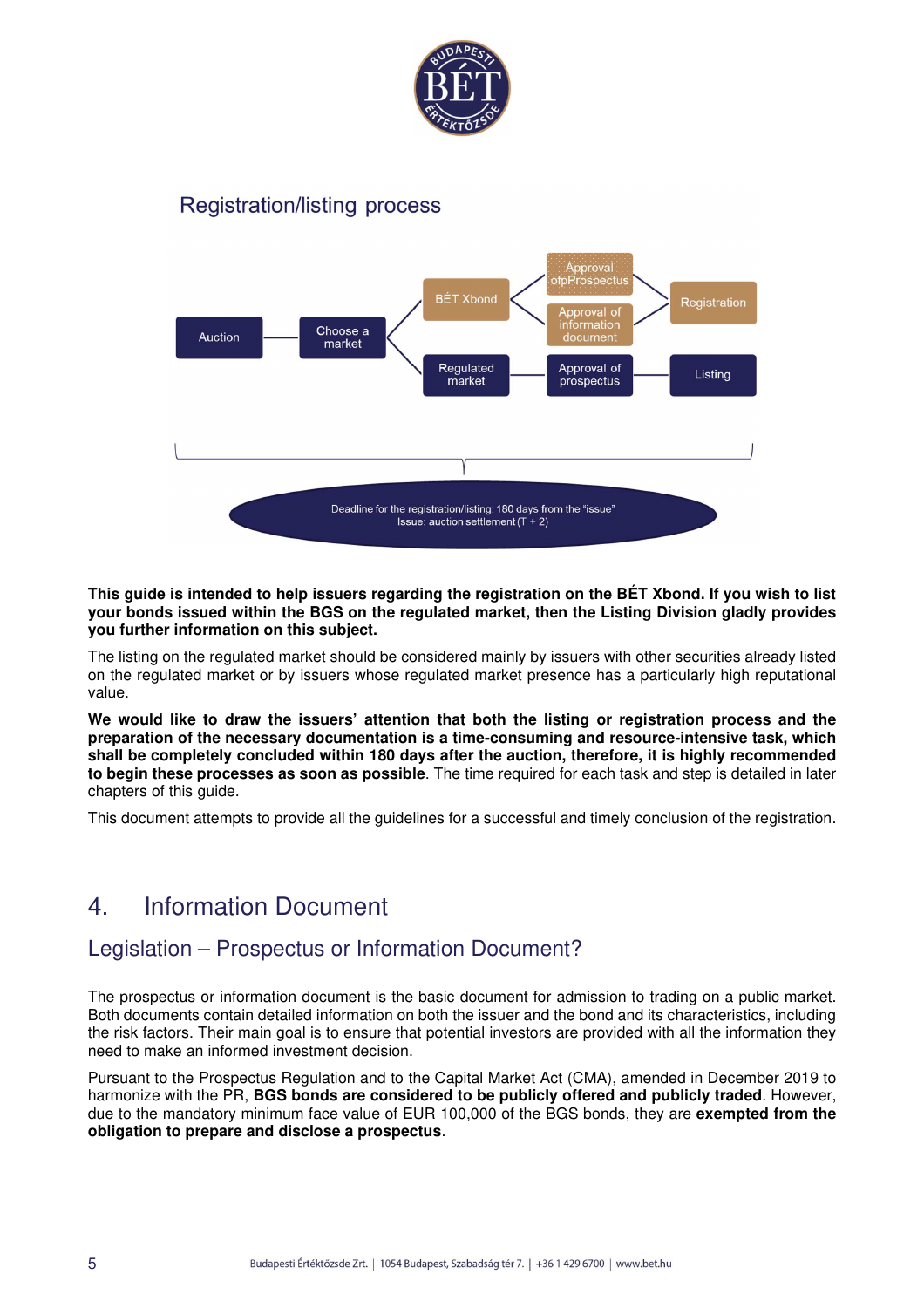

According to the CMA and the BSE regulations, **an information document approved by BSE is necessary to the registration on the BÉT Xbond as an MTF market**, although, the issuer may voluntarily choose to prepare a prospectus on this market as well.

However, if the issuer wishes to list its BGS bonds on the regulated market, it shall prepare and disclose a prospectus or, if it intends to list several securities within the framework of an issue program, a base prospectus and final terms for each securities series.

### Preparing the Information Document and its Content

**The rules regarding the information document are set out in Chapter 4 of the Second Book of the General Terms of Service of BÉT Xbond (hereinafter referred to as BÉT Xbond GTS), and its content elements are set out in Annex 1 of the BÉT Xbond GTS,** which is recommended to be thoroughly studied before preparing the information document.

The current version of the BÉT Xbond GTS is available only in Hungarian on the following page:

https://bet.hu/Befektetok/Szabalyozas/Tozsdei-szabalyzatok

It is strongly recommended to **involve an advisor** with practical experience in the preparation of the information document.

Prior to registration on BÉT Xbond, the bonds are **placed by an auction**, for which **an information compilation shall be drafted** according to the Bond Decree. The content of the information document is very similar, but partly it is based on other requirements and its content is broader than the content of the information compilation. Considering that the requirements of the content of the information compilation are covered by the information document, furthermore, adequate information shall be provided to investors participating in the auction for the successful bond placement – which shall be disclosed later in the registration on BÉT Xbond (in order to eliminate possible insider dealings) –, **it is expedient to draft the information compilation and the information document practically with the same content, which content meets the requirements prescribed for both documents**. Naturally, the necessary differences between the two documents must be taken into account and the documents must be modified accordingly at the finalization.

The issuer's "public appearance" on the capital market usually begins with the publication of an **information document**, which **in many cases may be of interest to the financial press, so the content, professionalism and sophistication of the information document can fundamentally influence investors and the public.**

The **basic requirement of the content of the information document is that it must contain factual data and statements, and that it may not withhold facts and information that are relevant to the security and the issuer – and**, if applicable, the person guaranteeing the obligation in the security **– relevant to the assessment of their situation**. If this expectation is violated, the responsible person may also be subject to civil and, in some cases, criminal liability.

**The information document,** including any supplements, **shall contain current data and information** at the time of submission for approval. Considering that, in most cases, issuers had already prepared the information compilation for the auction specifically in accordance with the content requirements of the information document, and that it can take up to half a year between the auction and BÉT Xbond registration, it should be carefully reviewed and, if necessary, any changes needs to be managed, such as changes:

- in the relevant legislation,
- in the issuer's markets, business activities and investments,
- in the issuer's operational risks, as well as
- in financial data.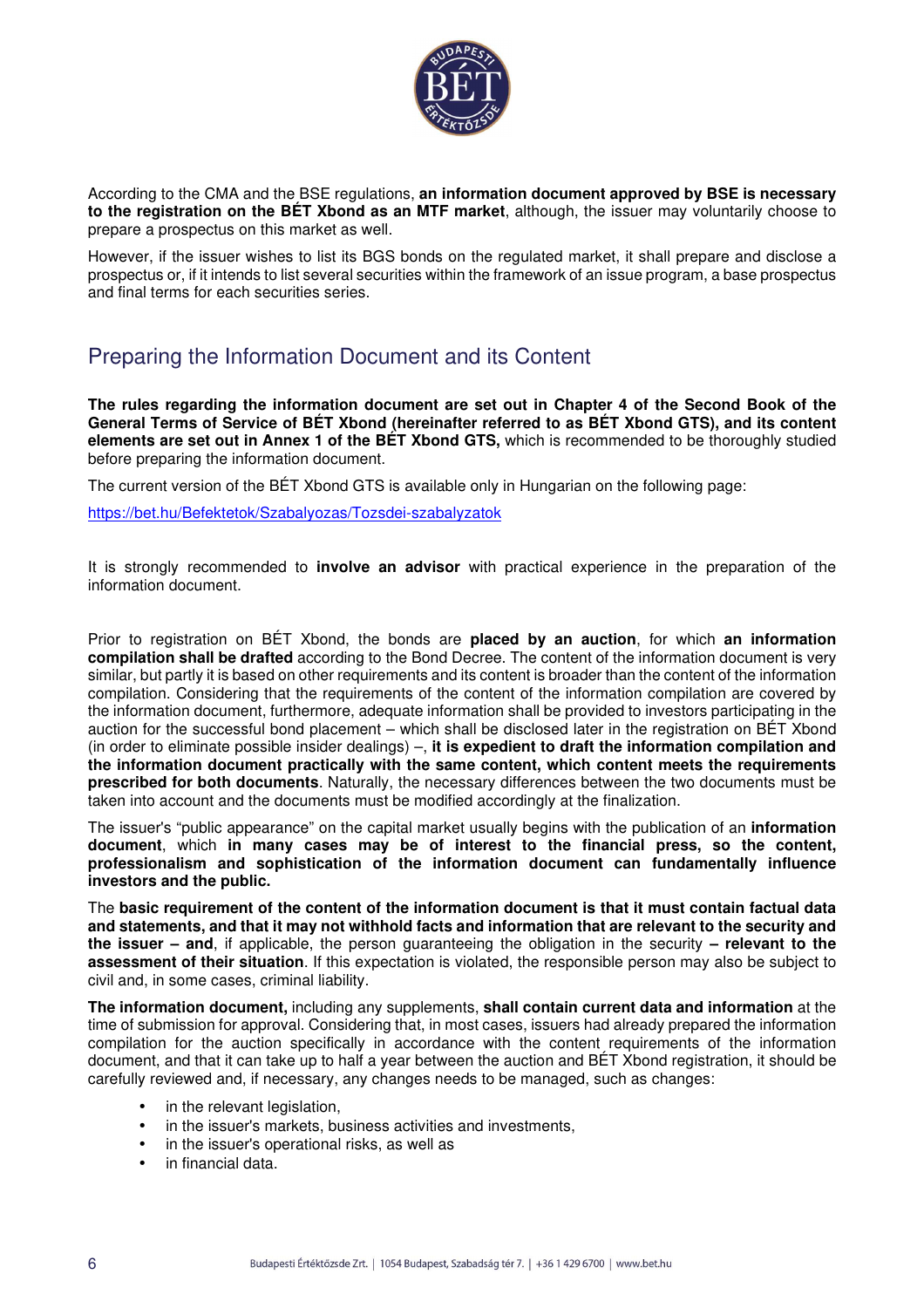

If BSE finds any deficiency or other error during the approval procedure of the information document, **BSE may request to remedy the deficiencies until such deficiencies are fully remedied**.

### Submission, Approval, and Publication of the Information Document

#### Unlike the prospectus, the **information document is reviewed and approved by the BSE as the operator of the BÉT Xbond MTF market**.

The BSE provides an opportunity for the issuer or its adviser to request **prior consultation and document reconciliation** from the Listing Division before the official submission of the information document. This reduces the chances that deficiencies must be remedied during the procedure, which may make the procedure more efficient and smoother. If you wish to make use of this option, please do so at least **15 trading days before the scheduled official submission date**. Otherwise, the exchange cannot guarantee that the BSE requested amendments will be submitted to the issuer before the submission deadline, and the planned registration schedule will not be possible to maintain (or only without prior review).

### Key Information about the Approval Process

#### **Timeline:**

• The approval of the information document is a separate procedure **prior the registration**.

#### **Issue Program:**

• An issuer participating in the BGS program may also decide to issue and register several series of bonds with the BÉT Xbond within a certain period of time within the framework of an **issue program**. In such cases, a **base information document may be approved**, similarly to the prospectus as mentioned before. The **final terms** for each bond series **do not require approval** but shall be disclosed prior to the date of the issue.

#### **Submission of the Information Document:**

- The information document shall be submitted to the BSE in **electronic, searchable format by e-mail**.
- If sending by e-mail is not possible (one of the reasons may be that the content of the documentation exceeds 10 Mbytes), please contact the Listing Division.

#### **Approval Fee:**

• The approval fee for the information document shall be **paid at the time of the submission**.

#### **Approval Procedure:**

- **The information document may be approved if its content and form comply with requirements stipulated in Annex 1 of the BÉT Xbond GTS, and the approval may only be refused if the information document fails to comply with them.**
- It should be emphasized that the **BSE is not obliged to examine the substantiation, accuracy and completeness of the information contained in the information document; in this respect, all responsibility is born by the person identified as responsible in the information document**.
- At the same time, the BSE **may request** the issuer **to support the information** contained in the information document, or it **may request a personal hearing** from the issuer, the issuer's auditor, senior executive, the controlling shareholder or the legal entity in which the issuer is the controlling owner.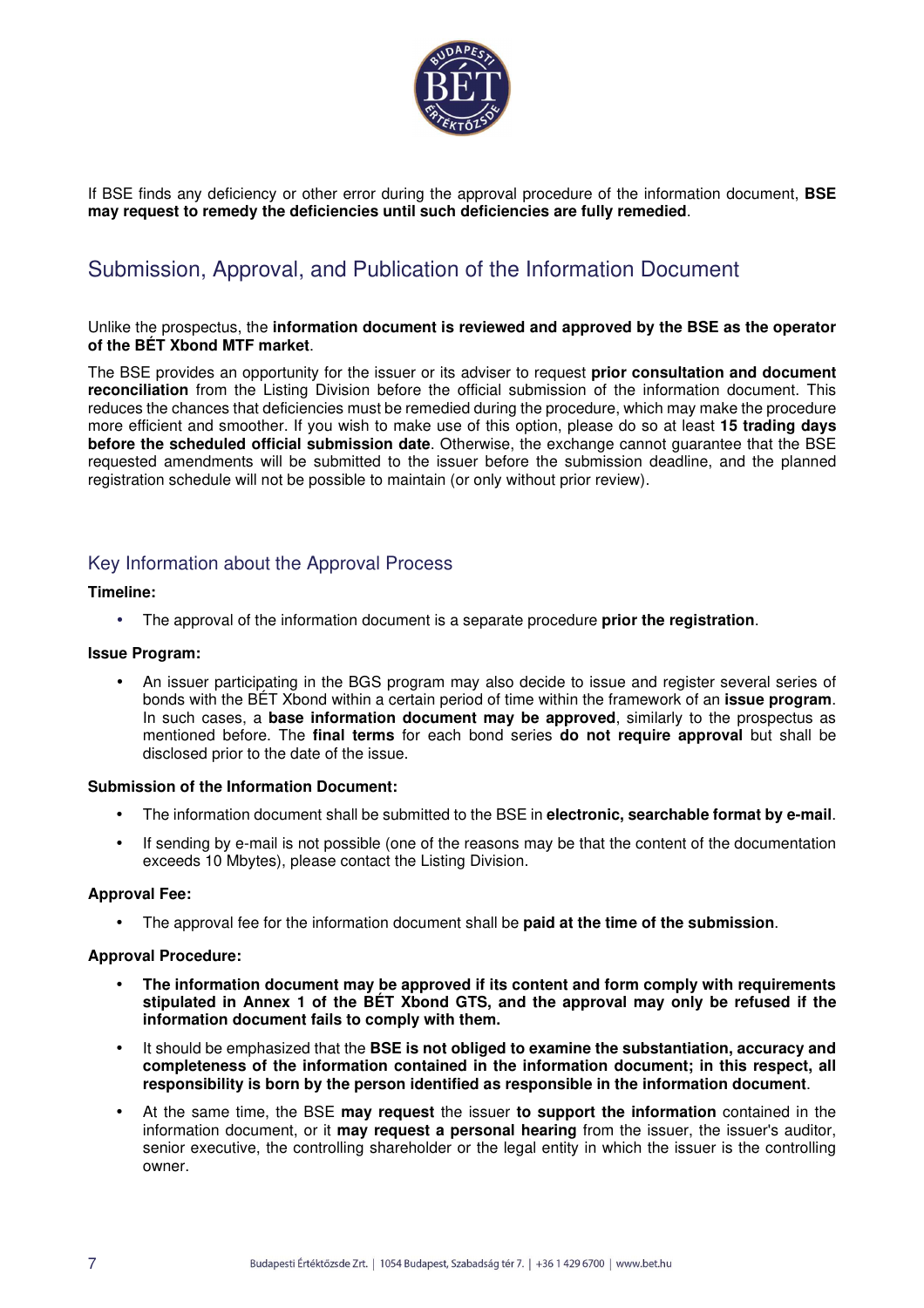

• BSE is entitled to **request** the issuer multiple times **to remedy any deficiencies**.

#### **Supplementation:**

• **Supplementation** differs from remedying the deficiencies, and its rules are similar to the corresponding rules of the prospectus. Supplementing the information document is required if **a material fact or circumstance occurs in the period between the approval and the commencement of trading**, in which case the issuer is obliged to supplement the information document and submit it to the BSE.

#### **Procedural Deadlines:**

- The procedural deadline for reviewing the information document is **20 trading days** if applicable beginning as of the submission of all remedy of deficiencies.
- In the case of remedying of deficiencies, the **BSE** shall provide the issuer **at least 15 days period for the submission of the remedy**, which shall be applied for each request for remedy.
- In case of **supplementation**, the procedural deadline **is 7 trading days**.

#### **Approval Resolution:**

• The CEO of BSE decides on the approval or the dismissal of the information document by resolution.

#### Disclosure of the Information Document

The Issuer must disclose the information document **after the BSE approval and at least 2 days before the commencement of trading on:** 

- **the website of BSE (KIBINFO)**
- **the issuers' own website**, and
- **the information storage system of MNB (kozzetetelek.mnb.hu).**

It is crucial to **disclose the information document on all three places of publication strictly with the content and form approved by the BSE**.

Chapter 7 provides detailed information on disclosure obligations and on places of publication.

The following table summarizes the key elements of the approval process of the information document:

| Approval of the information<br>document | <b>BÉT Xbond</b>                                                    |
|-----------------------------------------|---------------------------------------------------------------------|
| <b>Timeline</b>                         | Prior to registration                                               |
| <b>Issue program</b>                    | Base information document: approval<br>Final terms: disclosure only |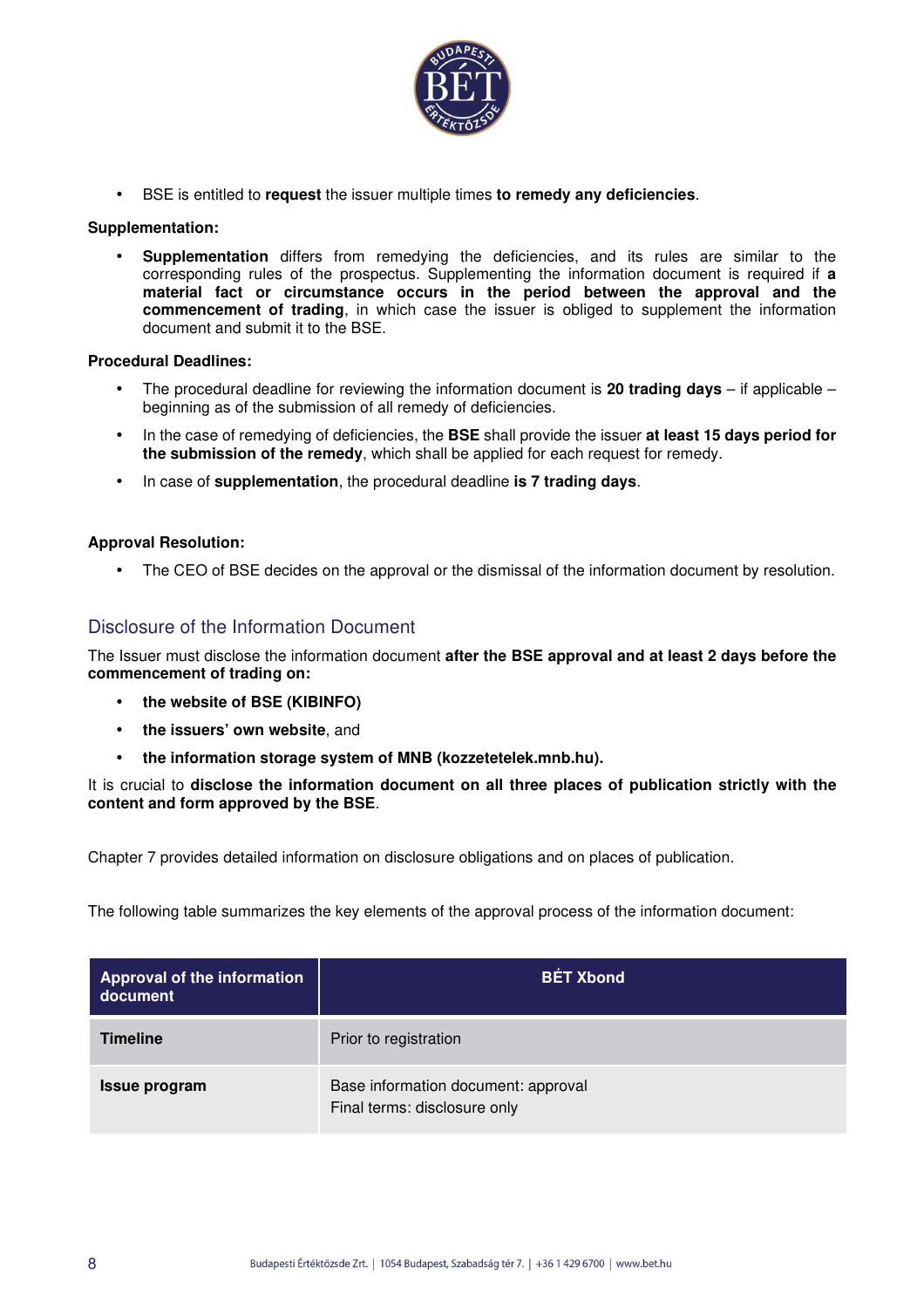

| <b>Submission</b>             | Electric, searchable format, by e-mail<br>Approval fee must be paid at the same time                                                                                                                                                           |  |
|-------------------------------|------------------------------------------------------------------------------------------------------------------------------------------------------------------------------------------------------------------------------------------------|--|
| <b>Approval procedure</b>     | Based on content and form requirements (Annex 1 of the BET Xbond GTS)<br>The BSE is not obliged to examine the substantiation, accuracy, or<br>completeness of the information<br>Personal hearing, request to remedy deficiencies is possible |  |
| Supplementation               | After approval of information document, if necessary                                                                                                                                                                                           |  |
| <b>Procedural deadlines</b>   | Deadline for decision: 20 trading days<br>Submission of remedy of deficiencies: min. 15 days<br>Reviewing supplementations: 7 trading days                                                                                                     |  |
| <b>Resolution on approval</b> | <b>BSE CEO decision</b>                                                                                                                                                                                                                        |  |
| <b>Disclosure</b>             | Strictly with the content and form approved by the BSE<br>on the website of BSE (KIBINFO), the issuers own website, and in the<br>information storage system of MNB (kozzetetelek.mnb.hu).                                                     |  |

# 5. Registration

### Registration Conditions

The issuer and the securities series to be registered must comply with several conditions to be eligible to be registered on BÉT Xbond, most of which are stipulated by law.

The most important prerequisites for registration are:

- In all cases, the **entire series** must be registered (partial series can only be registered in exceptional and temporary cases).
- In all cases, an **information document** (or prospectus) approved by the competent organization, is necessary.
- The issuer must accept the **regulations** of the market operator (**BSE**) and the organizations providing settlement (**KELER, KELER CCP**).
- **The marketability of the securities must be ensured**. It is possible that the securities are subject to certain restrictions that impede marketability. BSE decides on which restrictions preclude trading on the market usually with a preliminary examination. A restriction specifically prevents registration if it applies to the entire series (e.g. notarial blocking) or prevents the conclusion of transactions on the market (e.g. pre-emption right). The fact, for example, that a part of the securities is provided as bail does not necessarily consitute a reason for exclusion. If any arising circumstance is restricting marketability, it is recommended to consult with the BSE Listing Division as soon as possible.
- In all cases, the issue shall **comply with the laws** of the jurisdiction of the place where the issue is located.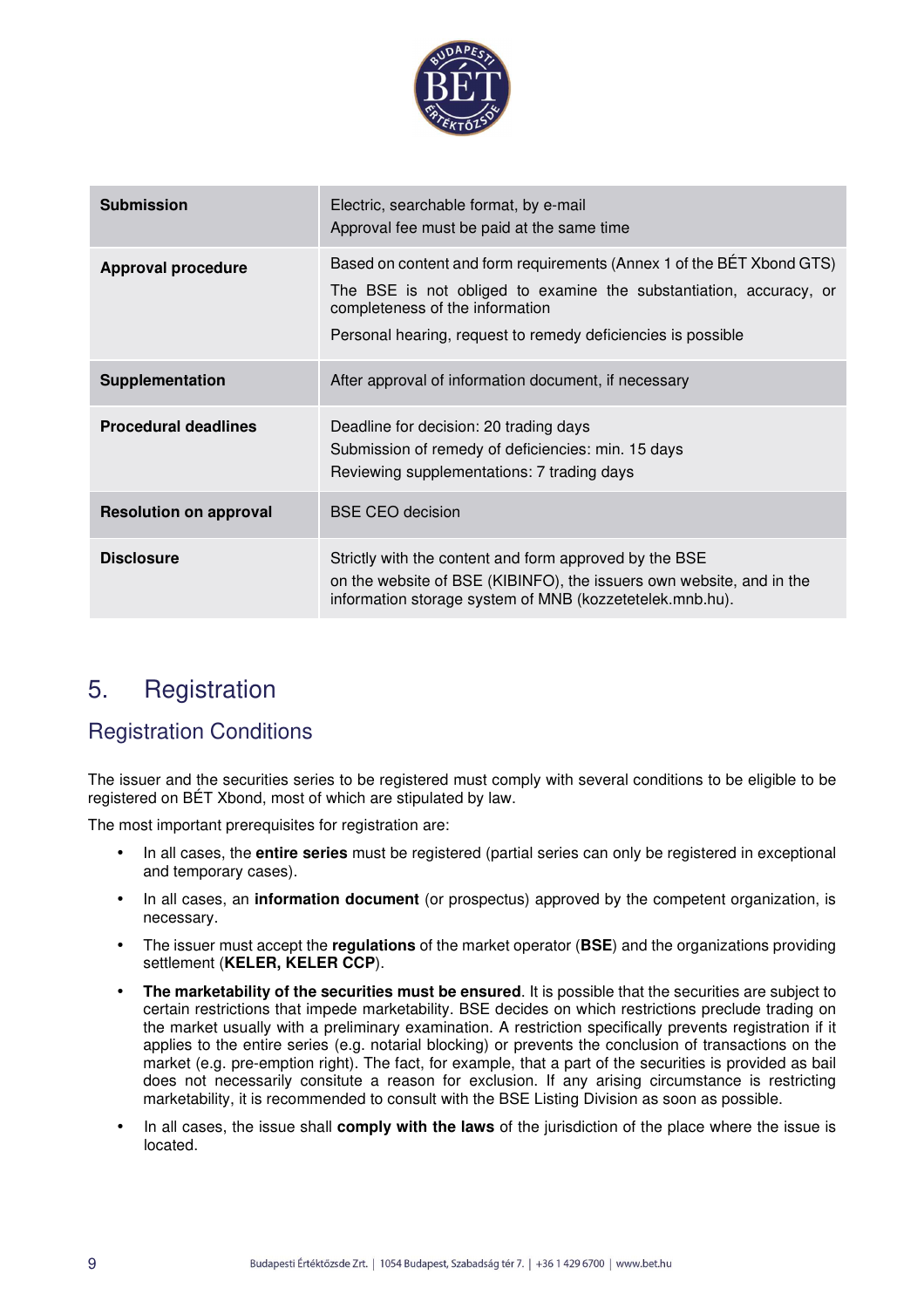

- The Issuer must ensure that there is at least one exchange member undertaking the **market making** on the secondary market as described in the BGS product prospectus.
- If the issuer has a **credit rating**, the issuer must make a statement of that in the listing / registration document.
- **The face value of the listed securities may not be less than EUR 100,000** or the equivalent amount. When converting the amount, the official exchange rate published by the MNB on the day of the decision on the placing shall be used.
- If the auction of BGS bonds **was concluded before 26 December 2019**, under the regulations in force at that time of the CPA and the Bond Decree, **it is necessary to replace the document on the bonds** stipulated in Section 7 (2) of the CMA, on which the public nature of the placing is indicated. KELER provides more information in this regard.
- To the commencement of trading, the **stock certificate issued by KELER** on the dematerialized series of securities requested for registration, as well as the **acceptance statement of KELER CCP for settlement** are required.

### The Registration Procedure

The registration procedure is initiated by the issuer's application and is conducted by the **BSE Listing Division**. The registration application form is in **Annex 2 of the BÉT Xbond GTS**. The staff of the Listing Division also makes available the application form to the applicants by e-mail in word format, and they will help to fill it in if needed.

The Listing Division provides an opportunity for **preliminary consultation and document reconciliation in the case of a registration application as well, provided that the issuer initiates it not later than the 15th calendar day prior to the planned date of submission of the registration application.**

The procedural time limit for BSE is **30 calendar days**, which is restarted on the BÉT Xbond market in case of any remedy of deficiencies. In practice, the procedure takes much less time, but it also requires the potential issuer to be informed in advance and to seek the BSE staff with regard to the materials to be submitted during the process for consultation.

**The date of registration** is the date on which the securities are added to the BÉT Xbond securities list. Trading commences **on the first trading day**. In the case of bonds, these two dates are **usually the same**.

The following table summarizes the key elements of the registration procedure:

| The registration procedure                     | <b>BÉT Xbond</b>                                   |
|------------------------------------------------|----------------------------------------------------|
| <b>Procedural deadline</b>                     | 30 calendar days (in case of complete application) |
| <b>Disclosure of application</b><br>submission | Not disclosed!                                     |
| <b>Preliminary formal review</b>               | Within 5 trading days                              |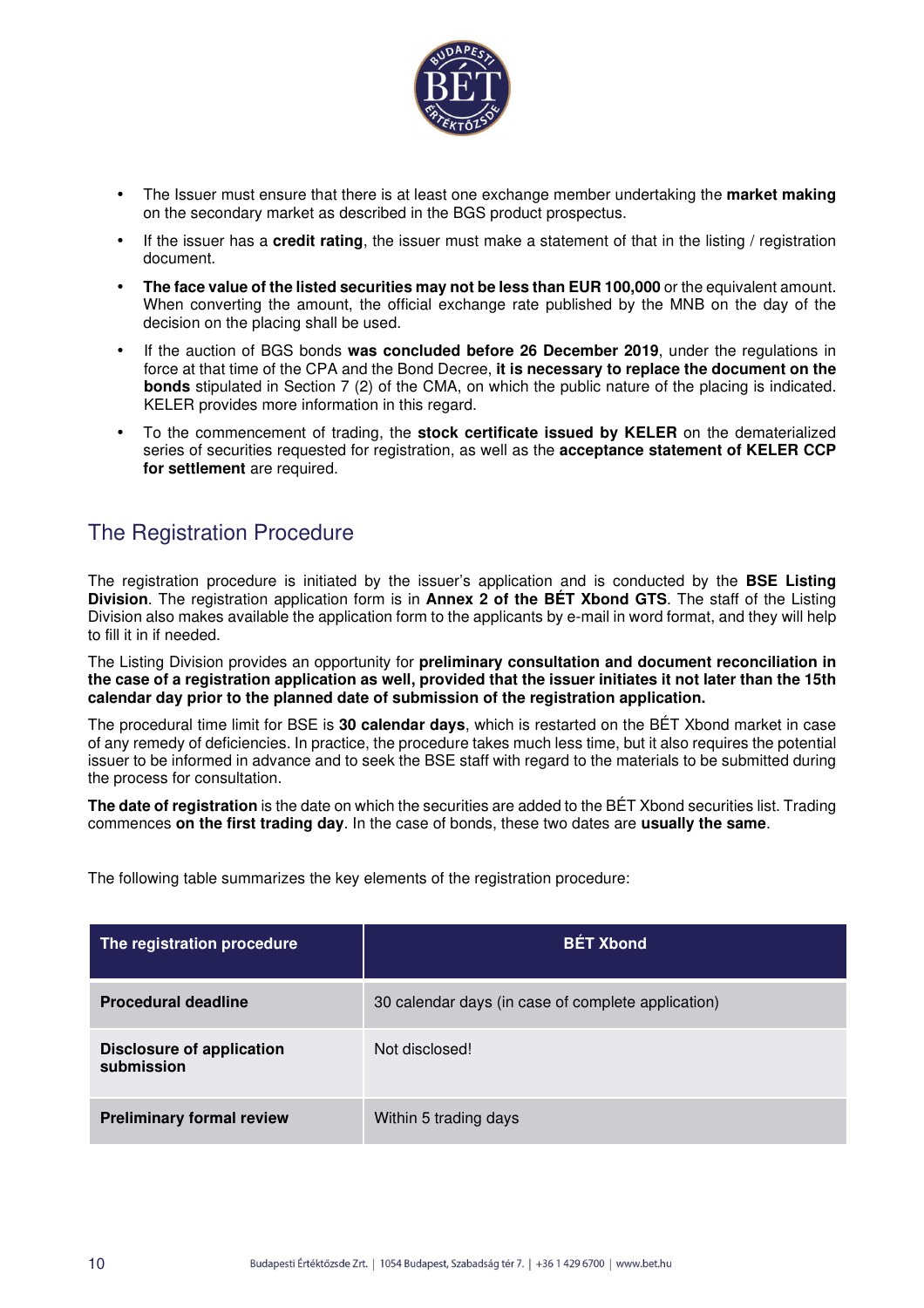

| <b>Decision</b>          | Approval<br>$\checkmark$<br>Dismissal<br>$\checkmark$<br>Incompliant with law or stock exchange rule<br>$\bullet$<br>The technical conditions of trading or settlement are not met<br>$\bullet$ |
|--------------------------|-------------------------------------------------------------------------------------------------------------------------------------------------------------------------------------------------|
| <b>Registration day</b>  | The day of addition to the securities list                                                                                                                                                      |
| <b>First trading day</b> | The day of the commencement of trading, usually the registration<br>day (maximum 45 calendar days later than the registration day)                                                              |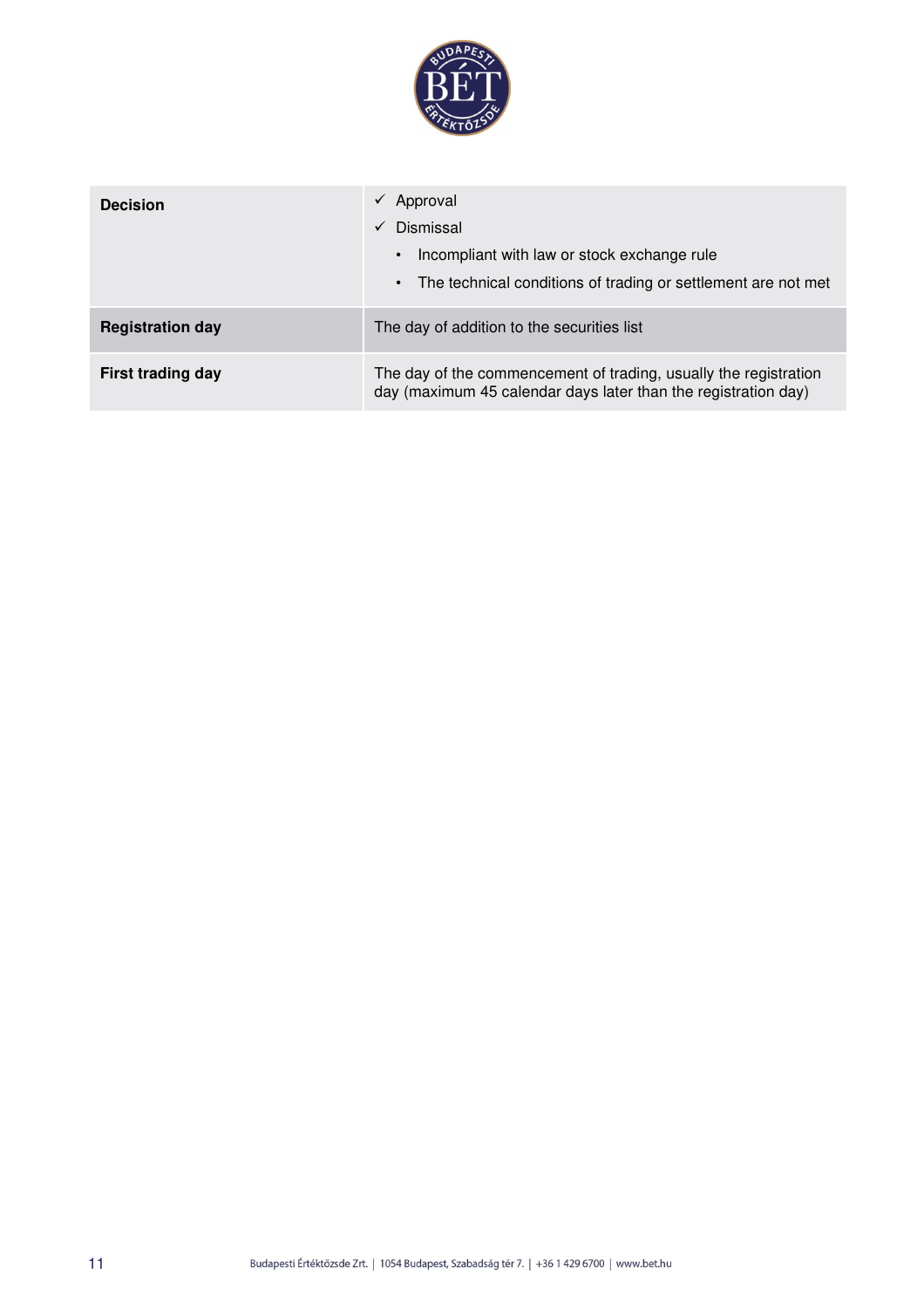

# 6. Chronological Order of the Process from the Auction to the First Trading Day

The flowcharts below attempt to summarize the tasks discussed in the previous chapters in chronological order. We recommend that issuers – and this can be seen in the flowchart – set a planned date (T) for the BÉT Xbond registration, and from there "calculate reverse" the deadlines of the steps and tasks to be completed.

The time limits in the flowcharts were determined based on the deadlines included in the BÉT Xbond GTS (without any remedies of deficiencies) for the given steps. It should be emphasized that **these deadlines may be different**: they may be longer if e.g. any deficiencies shall be remedied, or they can be shortened if e.g. the issuer requested prior consultation and fully implemented the BSE's proposals before the official submission. Therefore, taking all these circumstances into account, **the issuers are asked to choose the date of registration with utmost care so that it can be maintained in any case; and also to take into account possible slippage regarding each step**.

**It is also recommended to consult the planned schedule with the BSE's Listing Division staff in all cases.** 

### Preparation of the Information Document

In the figure below, I mean the day on which the BSE resolves on the approval of the information document; each deadline is in trading days.



# The Registration

In the figure below, the date of registration on the BÉT Xbond and the first trading day of the bonds are marked by T (if they are the same). Each time limit is in trading days, except for the time limits for the formal submission of the registration application and the prior consultation, which are in calendar days.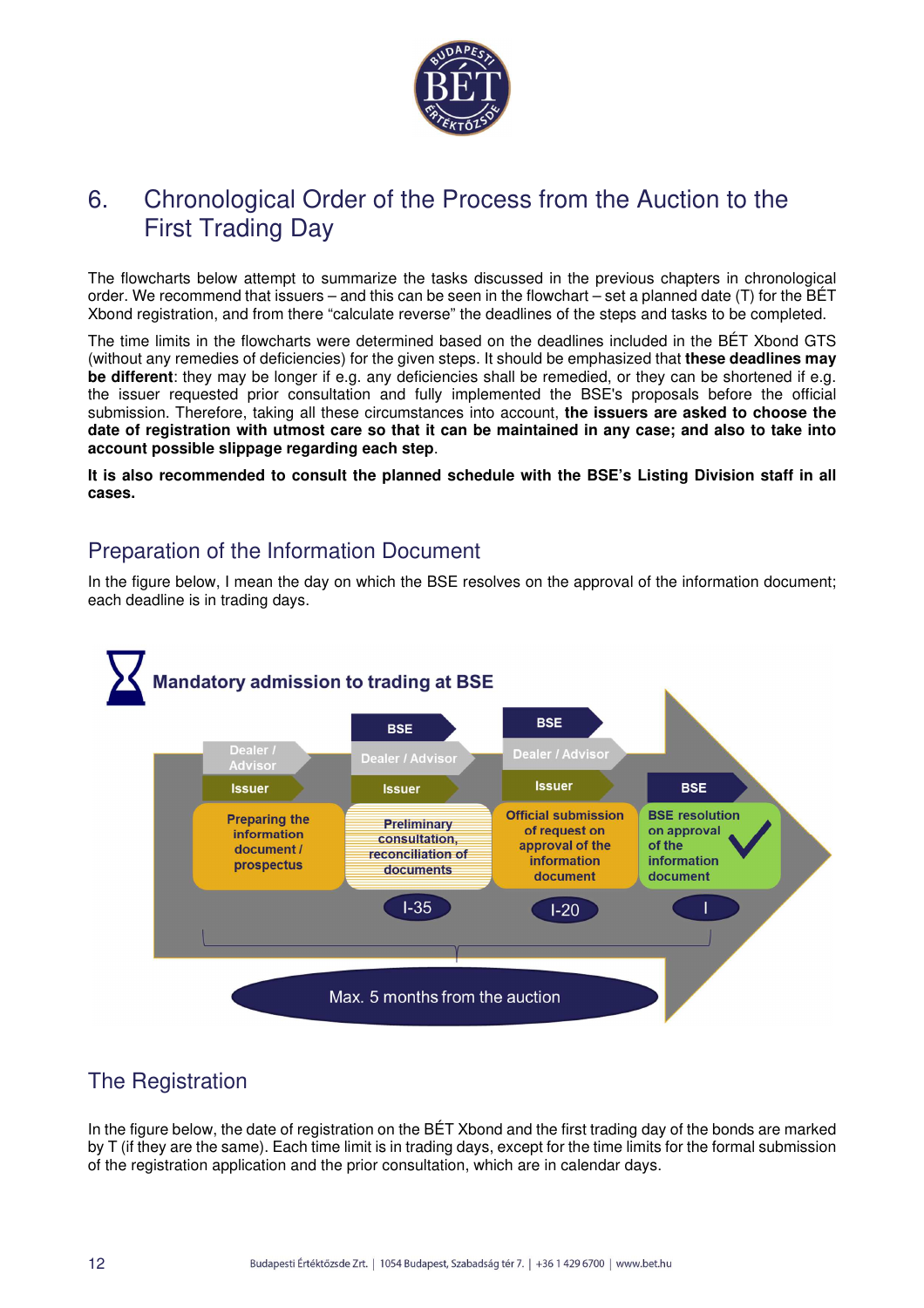



# 7. Other Obligations during the Registration Process

In the sections above, this document referred to several tasks that needs to be further explained, as well as several parties that the issuer shall contact before registering. These tasks are presented in more detail below.

### Disclosure Obligations

As mentioned earlier, **certain disclosure obligations are imposed on the issuer prior to registration**: the issuer must disclose the information document approved by the BSE before the commencement of trading, and also must comply with the requirements of MAR as of the submission of the registration application. The issuer must therefore ensure the access to and operability of the various disclosure venues before these dates.

### Access to KIBINFO

**The issuers of the BSE must disclose all publication required by law or the BSE regulations through the BSE's official disclosure venue, the KIBINFO system.** 

#### **Please initiate the registration to KIBINFO at the latest after the approval of the information document.**

The key information about using KIBINFO are the following:

• **To access the KIBINFO publication system, it is necessary to register KIBINFO users on the BSE website.** This website registration **must be performed by the issuers** at https://bse.hu/registration. The email address provided during registration must be a personal email address, a common/group email address (e.g. info@kibocsato.hu; or investorrelations@kibocsato.hu) cannot be accepted by the BSE for the use of KIBINFO.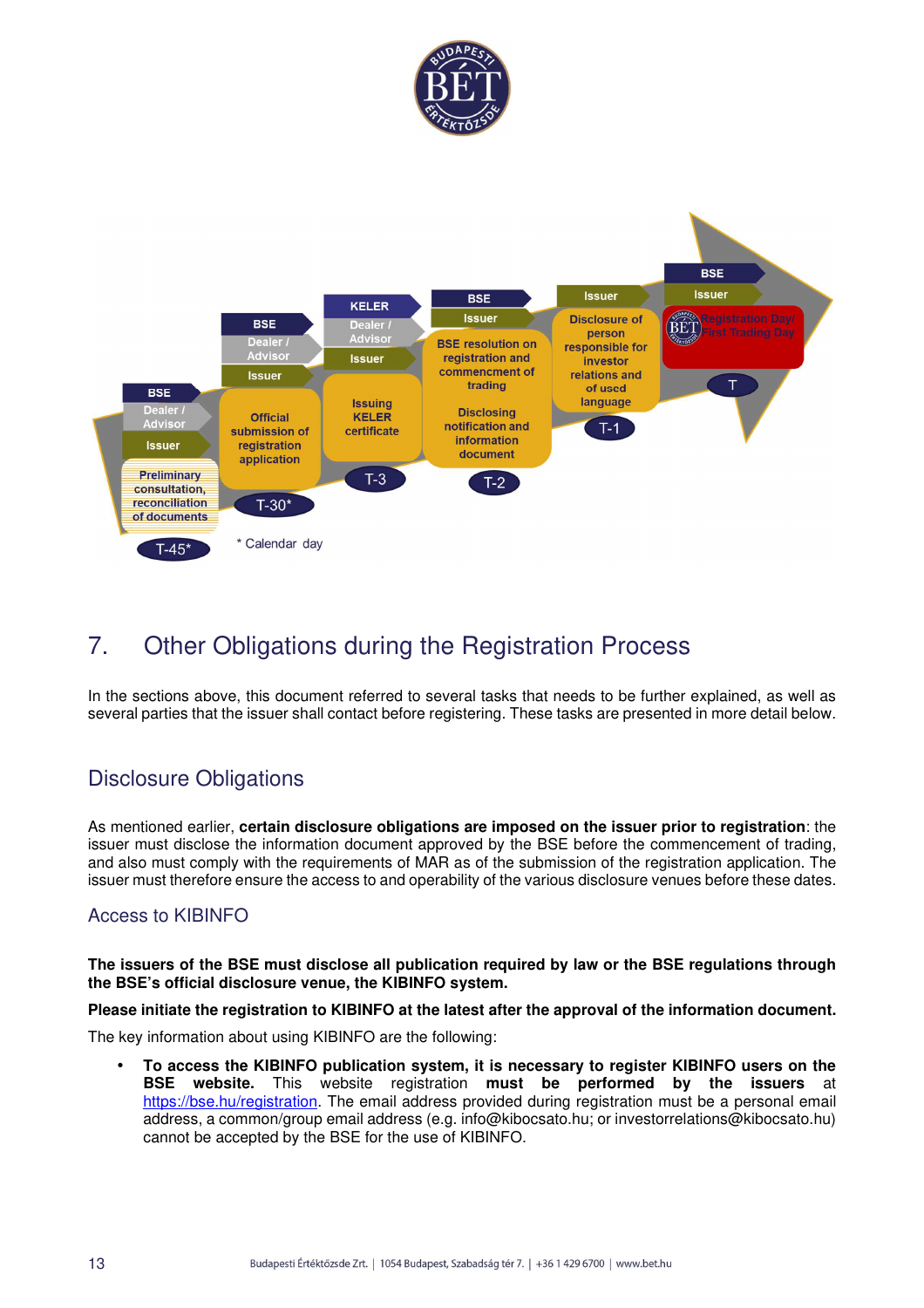

- To access all functions of the site and the KIBINFO interface after the registration, the issuer's user must set up **two-factor authentication** on the site after logging in.
- As the BSE staff can only assign access to the new KIBINFO service to each user after the registration and the setting up of their corresponding two-factor authentication, therefore, **please register and set up two-factor authentication no later than two trading days before the first trading day and inform the BSE staff about this by sending an email to kibtag@bse.hu.**
- **The prospective user is** also requested **to complete and return a copy of the "Statement on KIBINFO User's Expertise" in Annex 1**.

The following two documents provide complete information on the use of KIBINFO:

- **KIBINFO users manual** (https://bse.hu/Products-and-Services/Rules-and-Regulations/BSE-Rules, "Other publications" heading)
- **Publication Guide** (https://bse.hu/Products-and-Services/Rules-and-Regulations/BSE-Rules, "CEO Resolutions" heading)

The following **tutorial videos** (only available in Hungarian) also make the use of KIBINFO easier:

- Setting up two-factor authentication: https://www.youtube.com/watch?v=RNPWZ-qDYuE
- Managing disclosures in KIBINFO: https://youtu.be/yABqF5z7nvY
- Publishing a new disclosure in KIBINFO: https://youtu.be/z5rCZ8yK84w

In case of any problems, please feel free to contact the staff of the Listing Division.

The disclosure obligations of the BÉT Xbond issuers are explained in detail in our information material "BSE Bond Issuers' Guide to Continuous Trading Obligations on the BÉT Xbond Market".

#### Accessing the Disclosure System of MNB

**In addition to KIBINFO, the issuer must also disclose all issuer publications on the officially designated information storage system operated by the MNB, https://kozzetetelek.mnb.hu/.** 

To use the information storage system, the issuer will also need a **qualified or advanced electronic signature**, on which the website also provides information.

Considering that the registration in the information storage system and the acquisition of the **required proper electronic signature** (see: authentication service providers, e-Signo, E-signature)<sup>1</sup> is a **time-consuming process**, it is recommended to begin the necessary contracting process and related administration tasks and **consulting with the MNB not later than the submission of the information document to the BSE for approval**.

All information related to registration and use of the system, as well as contact information are provided at https://kozzetetelek.mnb.hu/en/introduction.

<sup>1</sup> Service providers, e.g.: www.e-szigno.hu; www.netlock.hu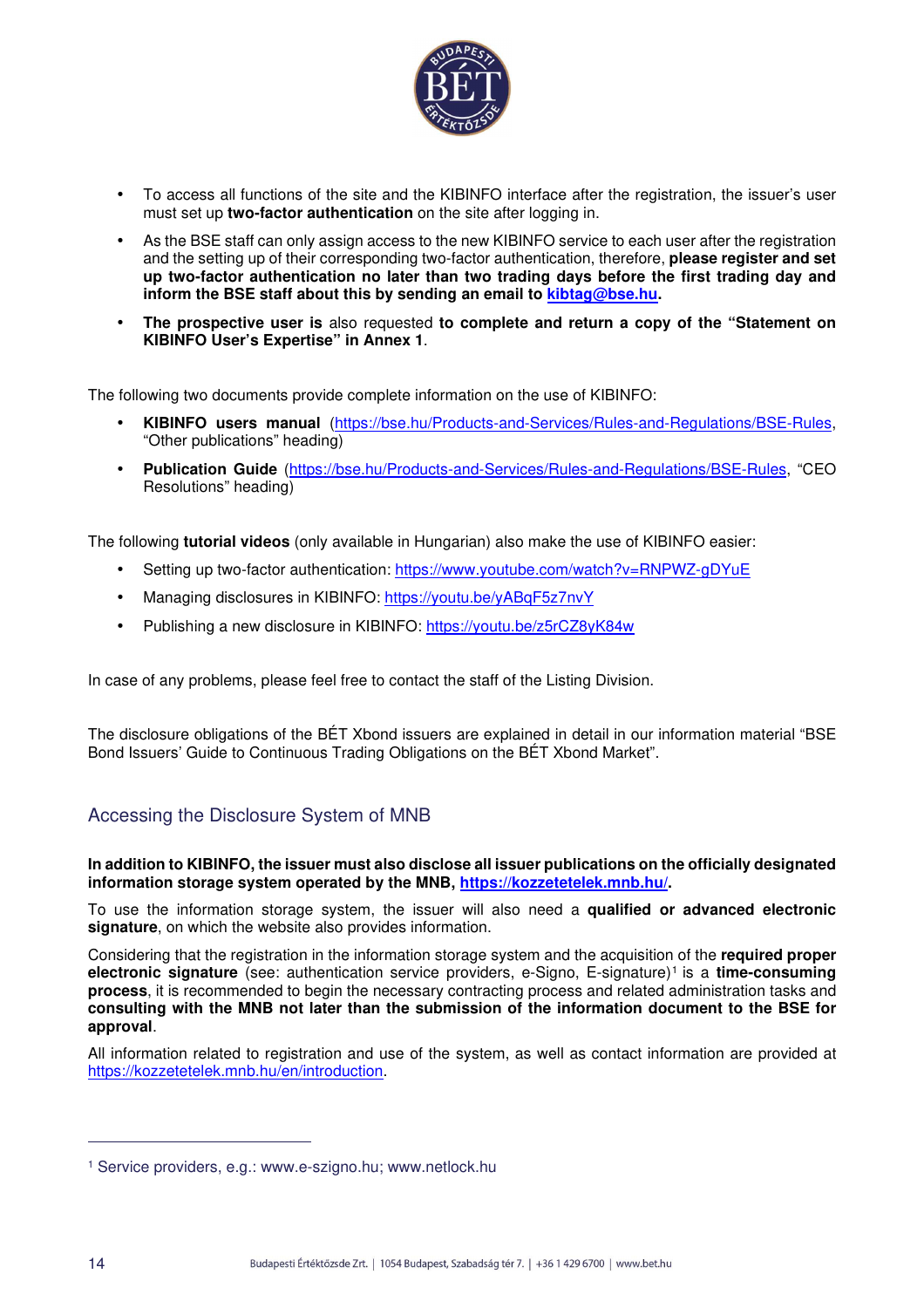

### Contacting KELER

To commence the trading of bonds, the issuer is required to obtain a **certificate from KELER Zrt.** of the acceptance of the security for securities account management and registration, as well as for settlement in a multilateral trading facility.

To ensure this, pl**ease contact KELER at the same time as the submission of the information document**  at the following contact details:

kelerdemat@keler.hu

### Market Making

**The issuer must also ensure that there is at least one exchange member who undertakes the market making of the given bonds on the secondary market in accordance with the BGS product prospectus.** 

This exchange member may be the investment service provider that acted as a dealer at the BGS auction, but can also be any other exchange member that has the right to trade on the BÉT Xbond. A list of these members is provided at the following link:

https://bse.hu/pages/section-members

However, the **market making agreement** is **concluded between the BSE and the authorized exchange member**, without involving the issuer, prior to the first trading day of the bond. The agreement is based on the template agreement published on the BSE website. Other market maker regulations of the BSE do not apply to market maker agreements concluded within the framework of the BGS, their framework is determined only by the product information of the BGS and the concluded contract.

# 8. Fees regarding Admission to Trading

### Information Document Approval Fee

**Issuers registering on the BÉT Xbond with an information document must pay a HUF 200,000 approval fee,** which is due upon submission of the document**.** 

### Registration Fee

The rate of the registration fee for the bonds is **0.01% of the total face value of the securities to be registered**. The registration fee to be paid by an issuer in the given market is **a maximum of HUF 6 million per annum.** Thus, if an issuer registers several bond series on the BÉT Xbond in a year or issues within a series of bonds already on the market, the annual fee limit shall be applied for all these registrations / issues.

**Fee reductions** for the registration fee, which can be **combined**:

• **Maturity discount:** the stock exchange also offers a discount on the listing / registration fee for debt securities with shorter maturity on the BÉT Xbond as follows: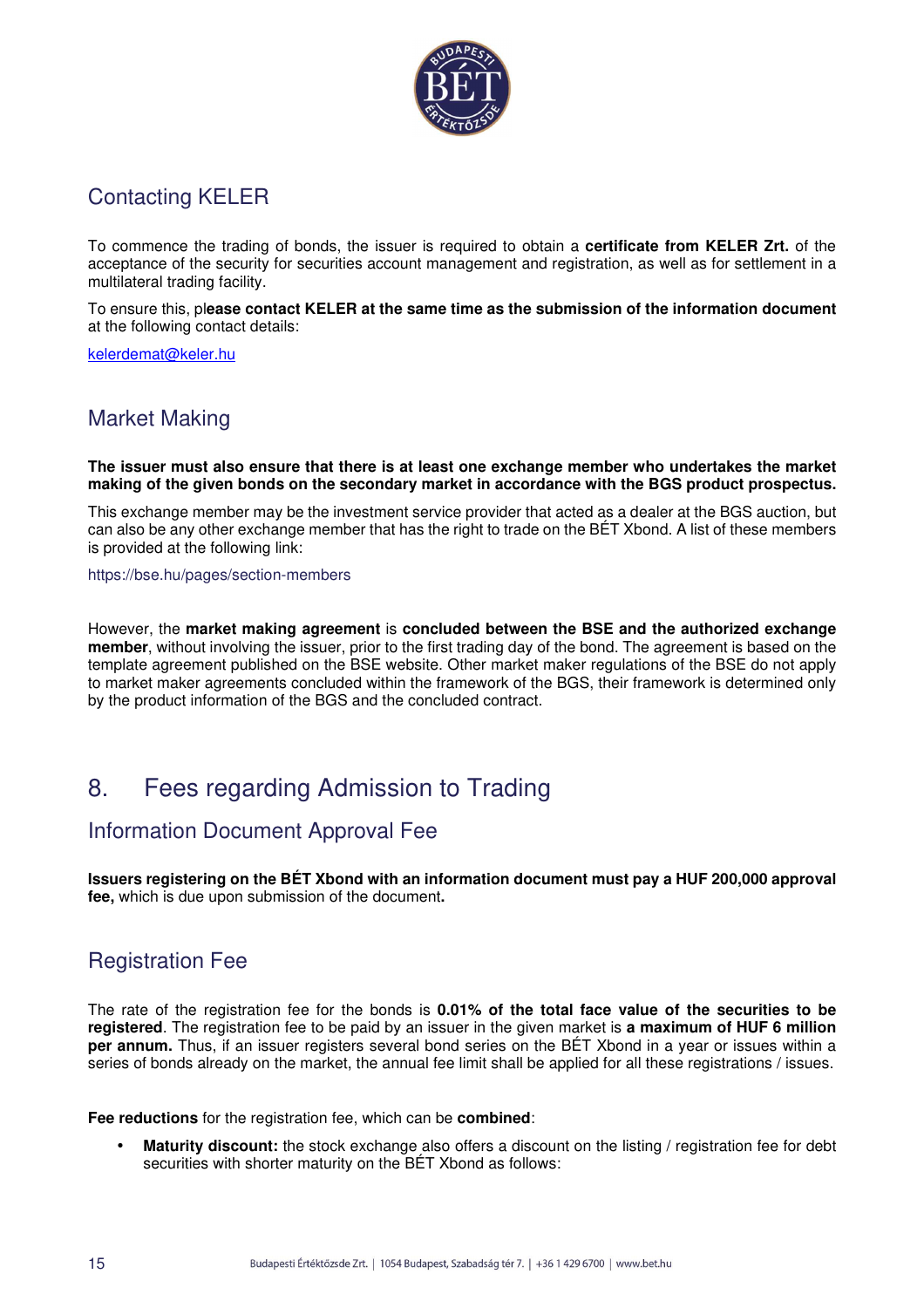

- o If the maturity is up to 370 days, then 30%,
- o If it is longer than 370 days but not more than 735 days, then 20%,
- o If it is longer than 735 days but not more than 1,100 days, then 10%.
- **In the BÉT Xbond, the stock exchange gives a 50% discount on the registration fee for registration applications submitted by the end of 2020.**

Fees related to entering the BÉT Xbond market in summary:

| Fee type                             | <b>Amount</b>                                                                                                                                | <b>Payment due</b>                                               |
|--------------------------------------|----------------------------------------------------------------------------------------------------------------------------------------------|------------------------------------------------------------------|
| Information document<br>approval fee | HUF 200,000                                                                                                                                  | Day of submission of the information<br>document                 |
| <b>Registration fee</b>              | 0.01% of total nominal value<br>Max. HUF 6 million per year                                                                                  | Until the first trading day following<br>the day of registration |
| <b>Discounts</b>                     | Maturity discount:<br>0-370 days $-30%$<br>$370 - 735$ days $-20%$<br>$735 - 1,100$ days $-10%$<br>$\bullet$<br>In 2020, 50% for all issuers |                                                                  |

Details of the fee payment are included in the Schedule of Fees of the BÉT Xbond Multilateral Trading Facility (available only in Hungarian).

https://bet.hu/Befektetok/Szabalyozas/Tozsdei-szabalyzatok, " Xbond piaci szabályzatok" section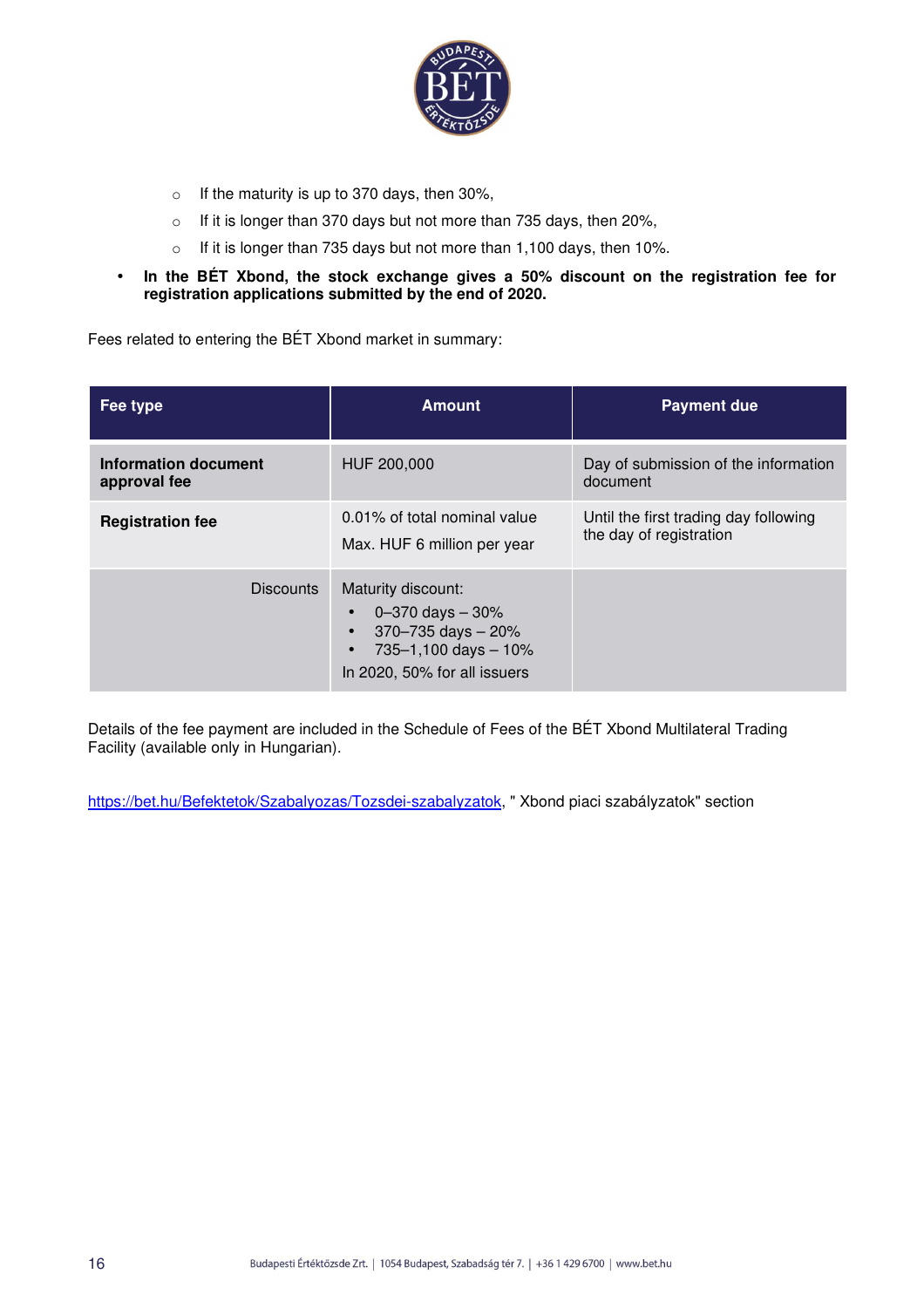

# 9. Hungarian and EU Legislation, BSE Regulations, Guidelines

#### Hungarian Legislation

• **Act CXX of 2001** on the Capital Market

https://net.jogtar.hu/jogszabaly?docid=A0100120.tv&dbnum=62&getdoc=1

#### • **24/2008. (VIII. 15.) of the Minister of Finance on the Detailed Rules of the Disclosure Obligation related to Publicly Traded Securities**

https://net.jogtar.hu/jogszabaly?docid=a0800024.pm

• **Bond Decree: 285/2001. (XII. 26.) Government Decree on the bond** 

https://net.jogtar.hu/jogszabaly?docid=a0100285.kor

#### EU Legislation

#### • **Prospectus Regulation, PR**

Regulation (EU) 2017/1129 of the European Parliament and of the Council of 14 June 2017 on the prospectus to be published when securities are offered to the public or admitted to trading on a regulated market, and repealing Directive 2003/71/EC

https://eur-lex.europa.eu/legal-content/EN/TXT/PDF/?uri=CELEX:32017R1129&from=EN

#### • **Regulation 2019/979**

Commission Delegated Regulation (EU) 2019/979 of 14 March 2019 supplementing Regulation (EU) 2017/1129 of the European Parliament and of the Council with regard to regulatory technical standards on key financial information in the summary of a prospectus, the publication and classification of prospectuses, advertisements for securities, supplements to a prospectus, and the notification portal, and repealing Commission Delegated Regulation (EU) No 382/2014 and Commission Delegated Regulation (EU) 2016/301

https://eur-lex.europa.eu/legal-content/EN/TXT/PDF/?uri=CELEX:32019R0979&from=EN

#### • **Regulation 2019/980**

Commission Delegated Regulation (EU) 2019/980 of 14 March 2019 supplementing Regulation (EU) 2017/1129 of the European Parliament and of the Council as regards the format, content, scrutiny and approval of the prospectus to be published when securities are offered to the public or admitted to trading on a regulated market, and repealing Commission Regulation (EC) No 809/2004

https://eur-lex.europa.eu/legal-content/EN/TXT/PDF/?uri=CELEX:32019R0980&from=EN

#### • **MAR**

Regulation (EU) No 596/2014 of the European Parliament and of the Council of 16 April 2014 on market abuse (market abuse regulation) and repealing Directive 2003/6/EC of the European Parliament and of the Council and Commission Directives 2003/124/EC, 2003/125/EC and 2004/72/EC

https://eur-lex.europa.eu/legal-content/EN/TXT/PDF/?uri=CELEX:32014R0596&from=EN

#### • **Transparency Directive, TD**

Directive 2004/109/EC of the European Parliament and of the Council of 15 December 2004 on the harmonisation of transparency requirements in relation to information about issuers whose securities are admitted to trading on a regulated market and amending Directive 2001/34/EC

https://eur-lex.europa.eu/legal-content/EN/TXT/PDF/?uri=CELEX:02004L0109-20131126&from=EN

#### BSE Rules

https://bse.hu/Products-and-Services/Rules-and-Regulations/BSE-Rules

- General Terms of Service of the Budapest Stock Exchange
- General Terms of Service of the BÉT Xbond Market (Hungarian only)
- Schedule of Fees of the BÉT Xbond Multilateral Trading Facility (Hungarian only)
- Publication Guide: CEO Resolution No. 300/2019 of the BSE
- KIBINFO users manual